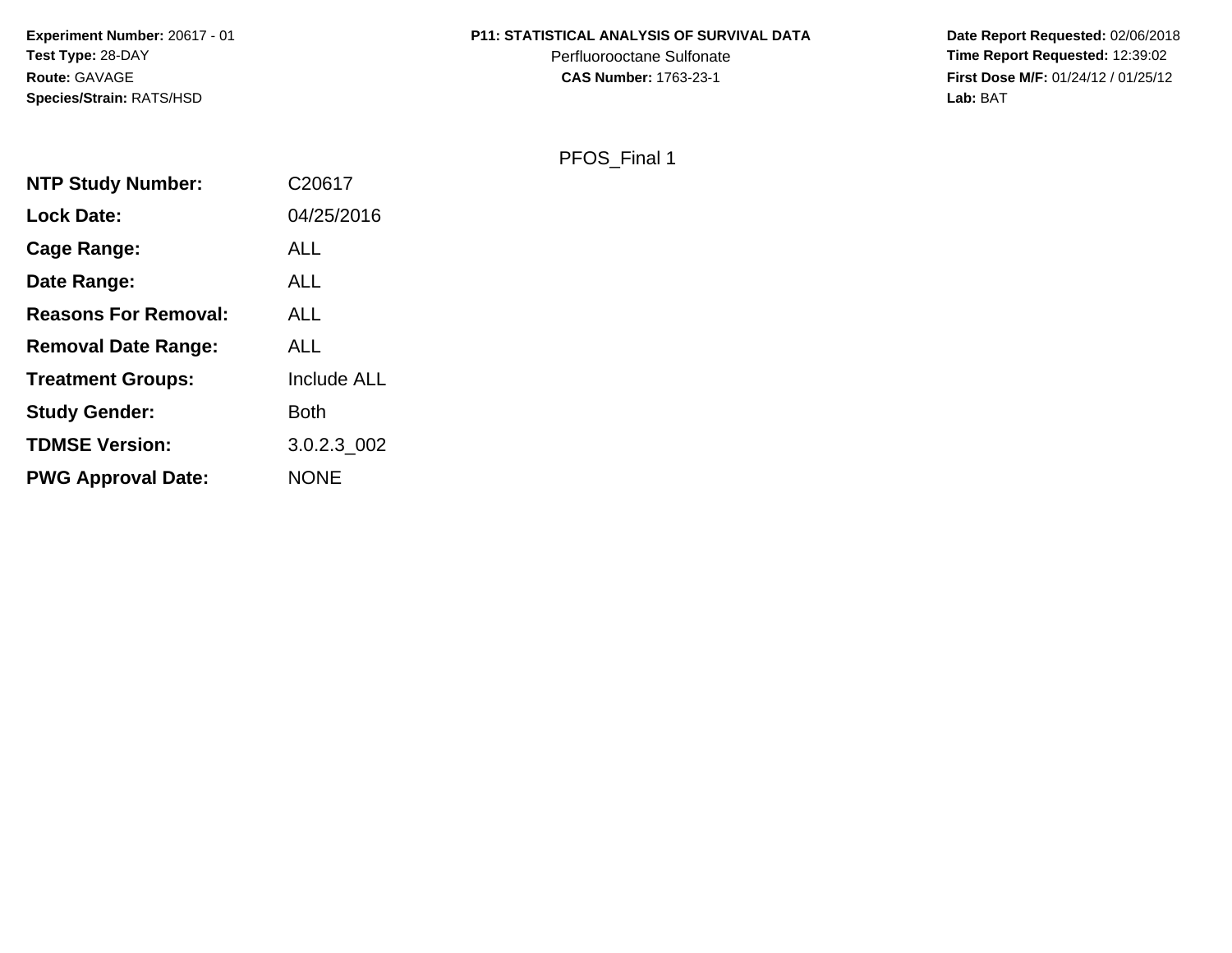Perfluorooctane Sulfonate<br>CAS Number: 1763-23-1

 **Date Report Requested:** 02/06/2018 **Time Report Requested:** 12:39:02 **First Dose M/F:** 01/24/12 / 01/25/12<br>**Lab:** BAT **Lab:** BAT

# **MALE RATS**

FIRST TERMINAL SACRIFICE AT **29** DAYS

INDIVIDUAL SURVIVAL TIMES (DAYS)

| $DOSE = 0mg/kg/d$ M        |                     |                   |                    |
|----------------------------|---------------------|-------------------|--------------------|
| <b>TOTAL 10</b>            | UNCENSORED DEATHS 0 | CENSORED DEATHS 0 | <b>TERMINAL 10</b> |
| UNCENSORED DEATH DAYS      |                     |                   |                    |
| None                       |                     |                   |                    |
| <b>CENSORED DEATH DAYS</b> |                     |                   |                    |
| None                       |                     |                   |                    |
| $DOSE = .312mg/kg/d M$     |                     |                   |                    |
| <b>TOTAL 10</b>            | UNCENSORED DEATHS 0 | CENSORED DEATHS 0 | <b>TERMINAL 10</b> |
| UNCENSORED DEATH DAYS      |                     |                   |                    |
| None                       |                     |                   |                    |
| <b>CENSORED DEATH DAYS</b> |                     |                   |                    |
| None                       |                     |                   |                    |
| $DOSE = .625mg/kg/d M$     |                     |                   |                    |
| <b>TOTAL 10</b>            | UNCENSORED DEATHS 0 | CENSORED DEATHS 0 | <b>TERMINAL 10</b> |
| UNCENSORED DEATH DAYS      |                     |                   |                    |
| None                       |                     |                   |                    |
| <b>CENSORED DEATH DAYS</b> |                     |                   |                    |
| None                       |                     |                   |                    |
| $DOSE = 1.25mg/kg/d M$     |                     |                   |                    |
| <b>TOTAL 10</b>            | UNCENSORED DEATHS 0 | CENSORED DEATHS 0 | <b>TERMINAL 10</b> |
| UNCENSORED DEATH DAYS      |                     |                   |                    |
| None                       |                     |                   |                    |
| <b>CENSORED DEATH DAYS</b> |                     |                   |                    |
| None                       |                     |                   |                    |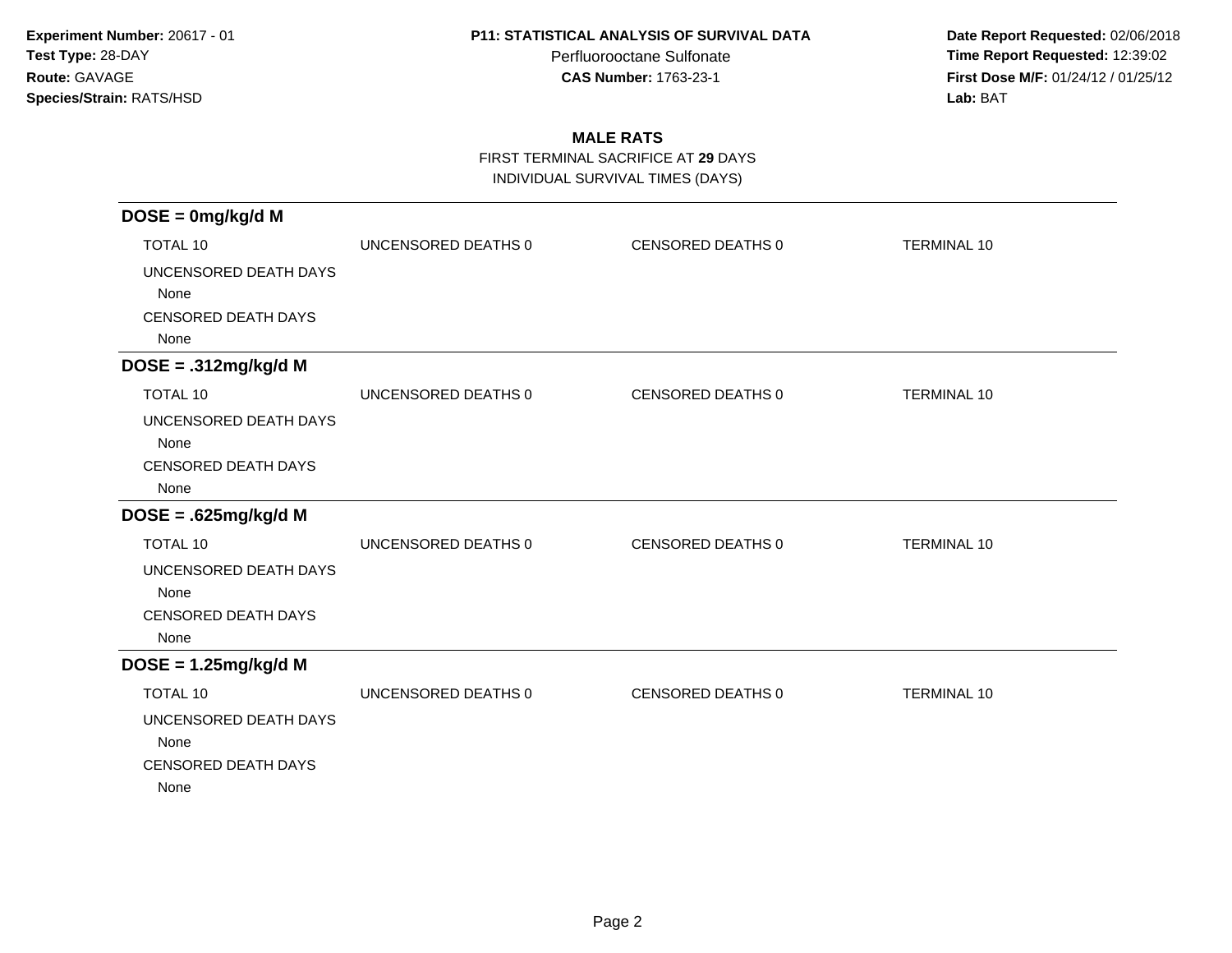Perfluorooctane Sulfonate<br>CAS Number: 1763-23-1

 **Date Report Requested:** 02/06/2018 **Time Report Requested:** 12:39:02 **First Dose M/F:** 01/24/12 / 01/25/12<br>**Lab:** BAT **Lab:** BAT

# **MALE RATS**

 FIRST TERMINAL SACRIFICE AT **29** DAYSINDIVIDUAL SURVIVAL TIMES (DAYS)

| UNCENSORED DEATHS 0 | CENSORED DEATHS 0 | <b>TERMINAL 10</b> |
|---------------------|-------------------|--------------------|
|                     |                   |                    |
|                     |                   |                    |
|                     |                   |                    |
| UNCENSORED DEATHS 0 | CENSORED DEATHS 0 | <b>TERMINAL 10</b> |
|                     |                   |                    |
|                     |                   |                    |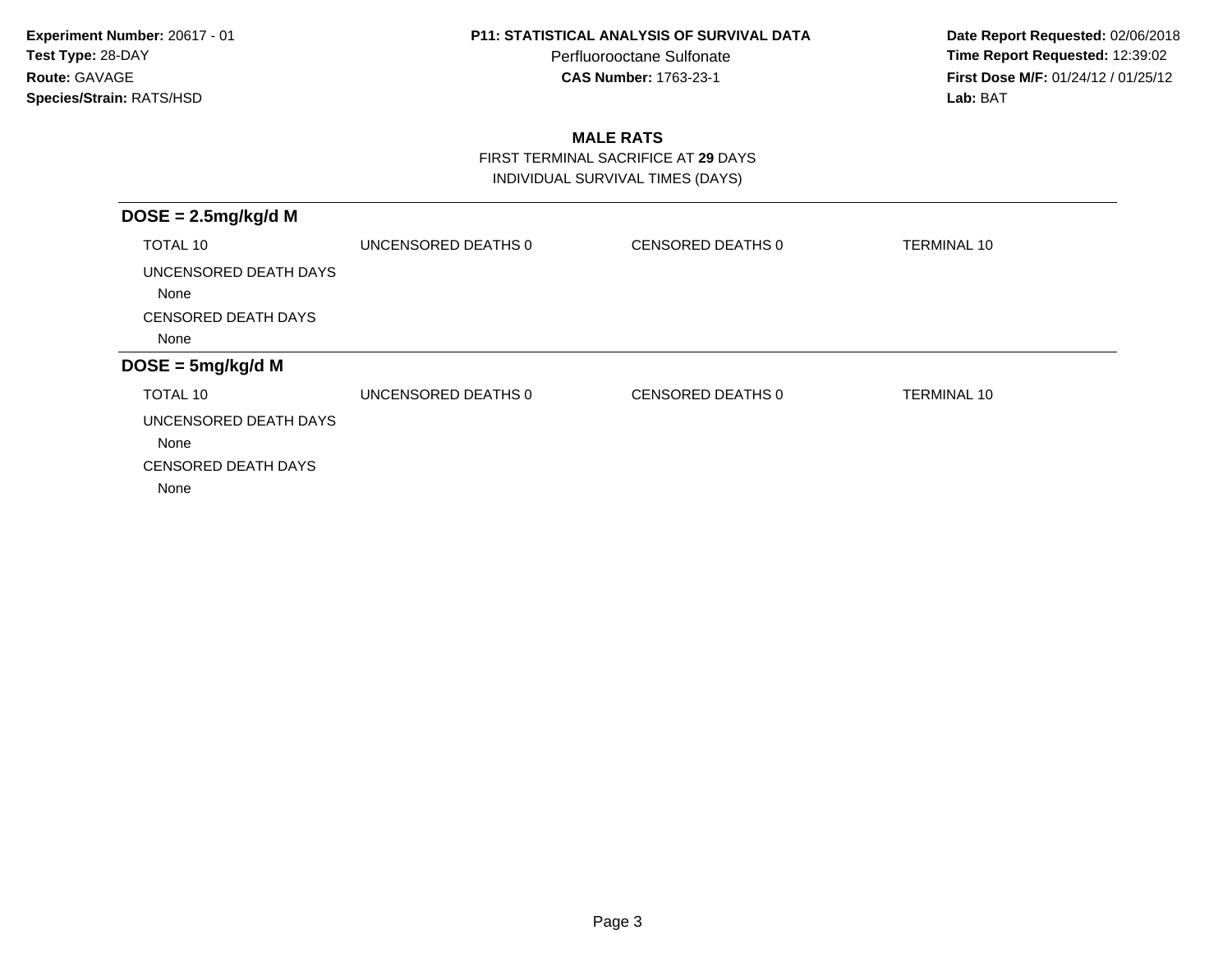Perfluorooctane Sulfonate<br>CAS Number: 1763-23-1

 **Date Report Requested:** 02/06/2018 **Time Report Requested:** 12:39:02 **First Dose M/F:** 01/24/12 / 01/25/12<br>**Lab:** BAT **Lab:** BAT

## **MALE RATS**

FIRST TERMINAL SACRIFICE AT **29** DAYS

|                                   | <b>KAPLAN-MEIER SURVIVAL PROBABILITY ESTIMATES (%)</b> |       |       |                   |       |       |       |       |       |       |
|-----------------------------------|--------------------------------------------------------|-------|-------|-------------------|-------|-------|-------|-------|-------|-------|
| <b>DOSE</b><br><b>TIME (DAYS)</b> |                                                        |       |       |                   |       |       |       |       |       |       |
|                                   | 3                                                      | 6     | 9     | $12 \overline{ }$ | 15    | 18    | 21    | 24    | 27    | 29(A) |
| 0mg/kg/d M                        | 100.0                                                  | 100.0 | 100.0 | 100.0             | 100.0 | 100.0 | 100.0 | 100.0 | 100.0 | 100.0 |
| .312mg/kg/d M                     | 100.0                                                  | 100.0 | 100.0 | 100.0             | 100.0 | 100.0 | 100.0 | 100.0 | 100.0 | 100.0 |
| .625mg/kg/d M                     | 100.0                                                  | 100.0 | 100.0 | 100.0             | 100.0 | 100.0 | 100.0 | 100.0 | 100.0 | 100.0 |
| 1.25mg/kg/d M                     | 100.0                                                  | 100.0 | 100.0 | 100.0             | 100.0 | 100.0 | 100.0 | 100.0 | 100.0 | 100.0 |
| 2.5mg/kg/d M                      | 100.0                                                  | 100.0 | 100.0 | 100.0             | 100.0 | 100.0 | 100.0 | 100.0 | 100.0 | 100.0 |
| 5mg/kg/d M                        | 100.0                                                  | 100.0 | 100.0 | 100.0             | 100.0 | 100.0 | 100.0 | 100.0 | 100.0 | 100.0 |

<sup>(</sup>A) FIRST TERMINAL SACRIFICE<br>(B) THE FIRST ENTRY IS THE TREND TEST (TARONE, 1975) RESULT. SUBSEQUENT ENTRIES ARE THE RESULTS OF PAIRWISE TESTS (COX, 1972). NEGATIVE TRENDS ARE INDICATED BY "N".<br>(C) MEAN OF ALL UNCENSORED D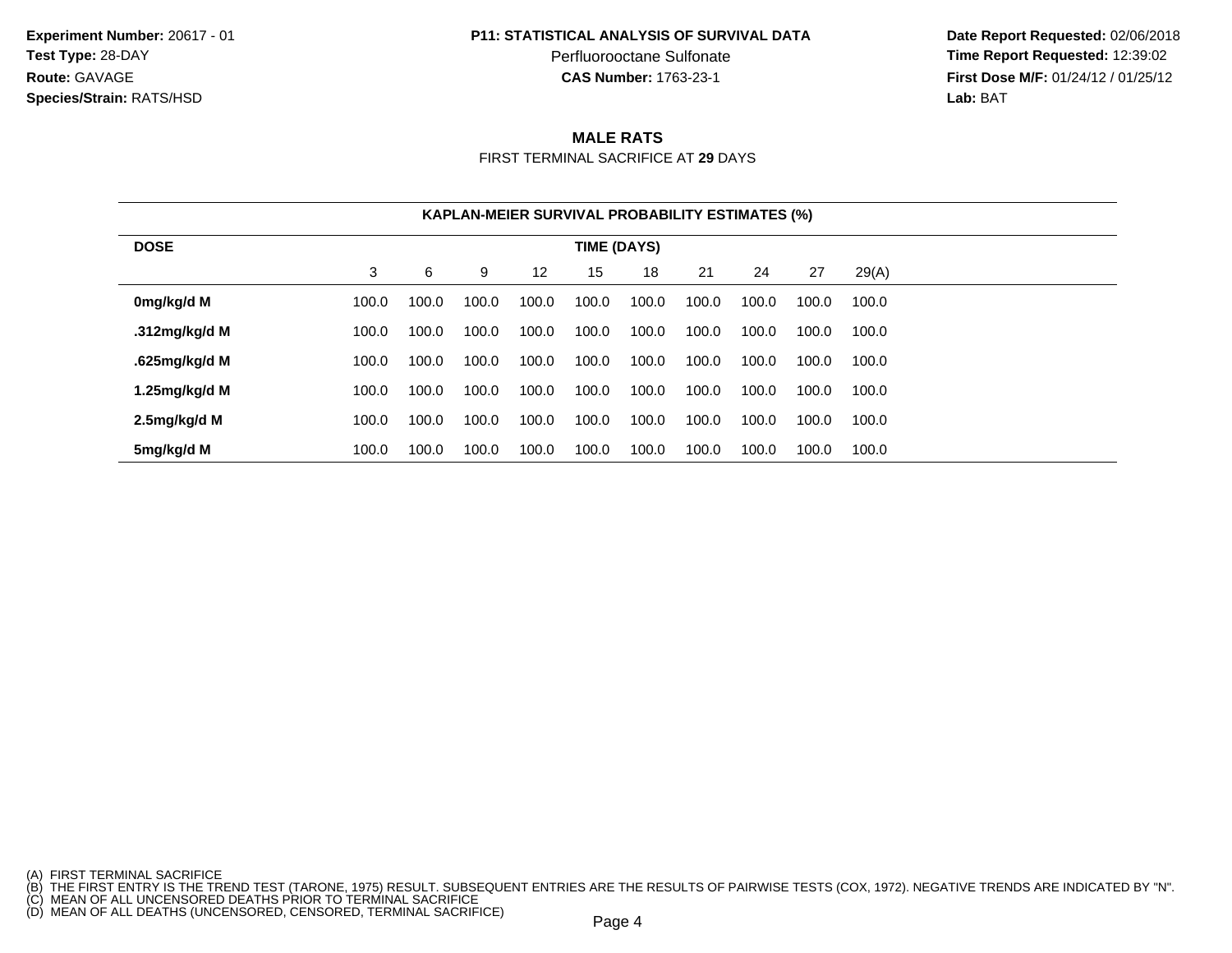Perfluorooctane Sulfonate<br>CAS Number: 1763-23-1

 **Date Report Requested:** 02/06/2018 **Time Report Requested:** 12:39:02 **First Dose M/F:** 01/24/12 / 01/25/12<br>**Lab:** BAT **Lab:** BAT

## **MALE RATS**

FIRST TERMINAL SACRIFICE AT **29** DAYS

## **SURVIVAL SUMMARY STATISTICS**

| <b>DOSE</b>                                                         | 0mg/kg/d M    | .312mg/kg/d M | .625mg/kg/d M | 1.25mg/kg/d M |
|---------------------------------------------------------------------|---------------|---------------|---------------|---------------|
| <b>SURVIVAL AT END OF STUDY</b><br>(KAPLAN-MEIER)                   | 100.0%        | 100.0%        | 100.0%        | 100.0%        |
| <b>SIGNIFICANCE (B)</b><br>(LIFE TABLE)                             | -----         | -----         | -----         | -----         |
| <b>MEAN DAY OF</b><br><b>NATURAL DEATHS (C)</b><br>(STANDARD ERROR) | (.)           | l٠            |               | ι٠,           |
| <b>MEAN LIFE SPAN (D)</b><br>(STANDARD ERROR)                       | 29.0<br>(0.0) | 29.0<br>(0.0) | 29.0<br>(0.0) | 29.0<br>(0.0) |

| <b>DOSE</b>                                                         | 2.5mg/kg/d M  | 5mg/kg/d M    |
|---------------------------------------------------------------------|---------------|---------------|
| SURVIVAL AT END OF STUDY<br>(KAPLAN-MEIER)                          | 100.0%        | 100.0%        |
| <b>SIGNIFICANCE (B)</b><br>(LIFE TABLE)                             | $- - - - -$   | -----         |
| <b>MEAN DAY OF</b><br><b>NATURAL DEATHS (C)</b><br>(STANDARD ERROR) | (.)           | ر - با        |
| <b>MEAN LIFE SPAN (D)</b><br>(STANDARD ERROR)                       | 29.0<br>(0.0) | 29.0<br>(0.0) |

(A) FIRST TERMINAL SACRIFICE<br>(B) THE FIRST ENTRY IS THE TREND TEST (TARONE, 1975) RESULT. SUBSEQUENT ENTRIES ARE THE RESULTS OF PAIRWISE TESTS (COX, 1972). NEGATIVE TRENDS ARE INDICATED BY "N".<br>(C) MEAN OF ALL UNCENSORED D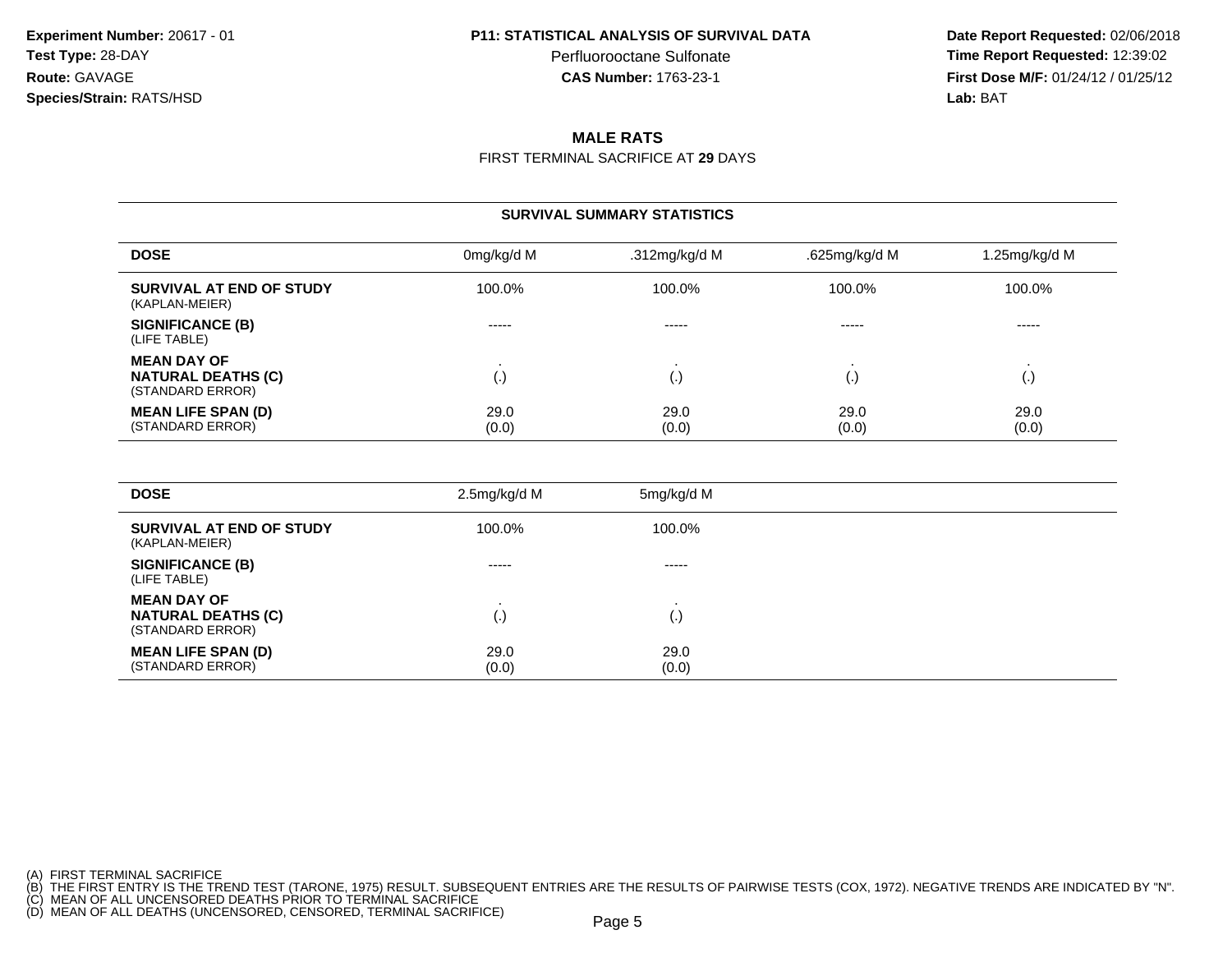Perfluorooctane Sulfonate<br>CAS Number: 1763-23-1

 **Date Report Requested:** 02/06/2018 **Time Report Requested:** 12:39:02 **First Dose M/F:** 01/24/12 / 01/25/12<br>**Lab:** BAT **Lab:** BAT

## **FEMALE RATS**

FIRST TERMINAL SACRIFICE AT **29** DAYS

INDIVIDUAL SURVIVAL TIMES (DAYS)

| $DOSE = 0mg/kg/dF$         |                     |                   |                    |
|----------------------------|---------------------|-------------------|--------------------|
| <b>TOTAL 10</b>            | UNCENSORED DEATHS 0 | CENSORED DEATHS 0 | <b>TERMINAL 10</b> |
| UNCENSORED DEATH DAYS      |                     |                   |                    |
| None                       |                     |                   |                    |
| <b>CENSORED DEATH DAYS</b> |                     |                   |                    |
| None                       |                     |                   |                    |
| $DOSE = .312mg/kg/dF$      |                     |                   |                    |
| <b>TOTAL 10</b>            | UNCENSORED DEATHS 0 | CENSORED DEATHS 0 | <b>TERMINAL 10</b> |
| UNCENSORED DEATH DAYS      |                     |                   |                    |
| None                       |                     |                   |                    |
| <b>CENSORED DEATH DAYS</b> |                     |                   |                    |
| None                       |                     |                   |                    |
| $DOSE = .625mg/kg/dF$      |                     |                   |                    |
| <b>TOTAL 10</b>            | UNCENSORED DEATHS 0 | CENSORED DEATHS 0 | <b>TERMINAL 10</b> |
| UNCENSORED DEATH DAYS      |                     |                   |                    |
| None                       |                     |                   |                    |
| <b>CENSORED DEATH DAYS</b> |                     |                   |                    |
| None                       |                     |                   |                    |
| $DOSE = 1.25mg/kg/dF$      |                     |                   |                    |
| <b>TOTAL 10</b>            | UNCENSORED DEATHS 0 | CENSORED DEATHS 0 | <b>TERMINAL 10</b> |
| UNCENSORED DEATH DAYS      |                     |                   |                    |
| None                       |                     |                   |                    |
| <b>CENSORED DEATH DAYS</b> |                     |                   |                    |
| None                       |                     |                   |                    |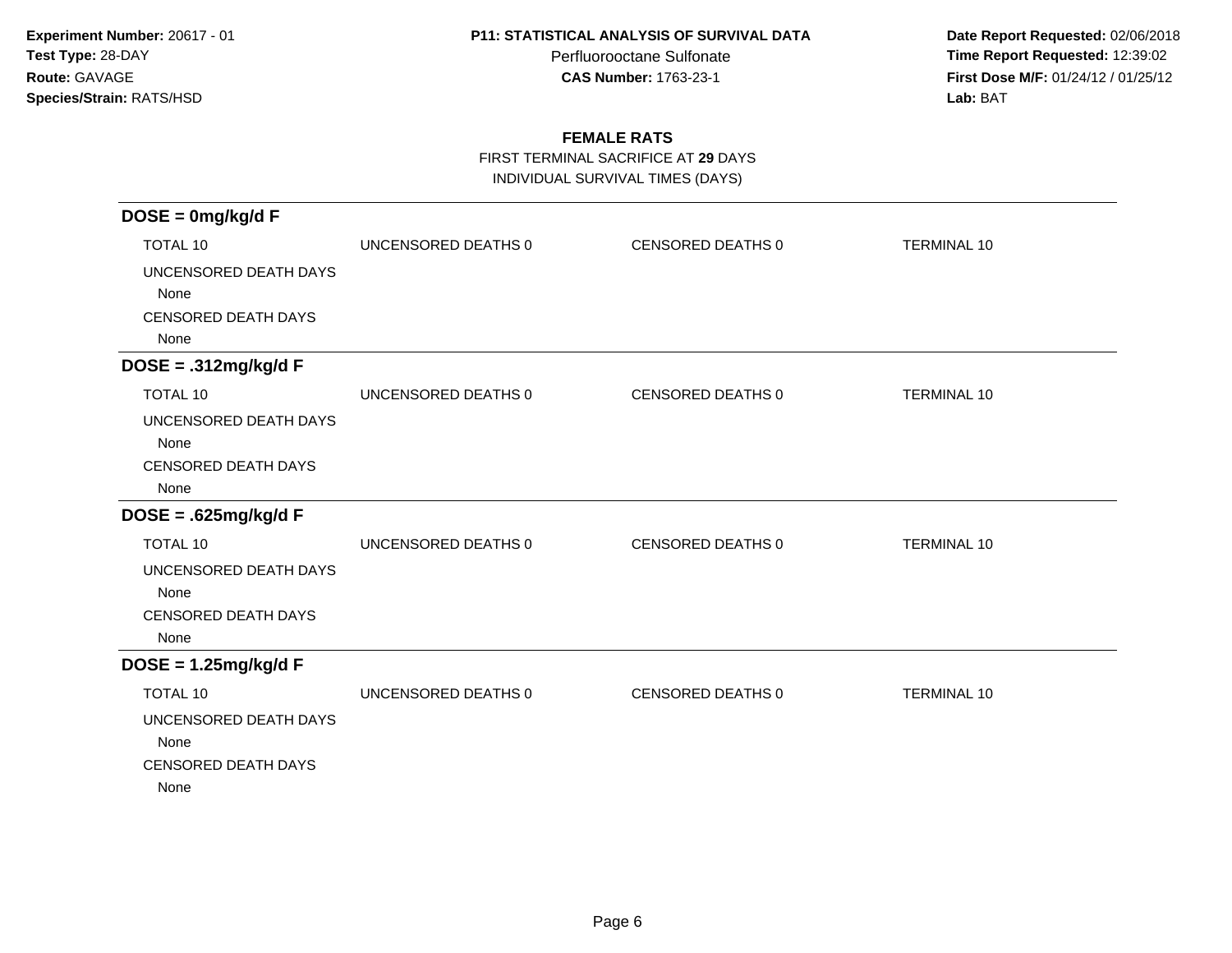Perfluorooctane Sulfonate<br>CAS Number: 1763-23-1

 **Date Report Requested:** 02/06/2018 **Time Report Requested:** 12:39:02 **First Dose M/F:** 01/24/12 / 01/25/12<br>**Lab:** BAT **Lab:** BAT

## **FEMALE RATS**

FIRST TERMINAL SACRIFICE AT **29** DAYS

INDIVIDUAL SURVIVAL TIMES (DAYS)

| $DOSE = 2.5mg/kg/dF$          |                     |                   |                    |
|-------------------------------|---------------------|-------------------|--------------------|
| TOTAL 10                      | UNCENSORED DEATHS 0 | CENSORED DEATHS 0 | <b>TERMINAL 10</b> |
| UNCENSORED DEATH DAYS<br>None |                     |                   |                    |
| <b>CENSORED DEATH DAYS</b>    |                     |                   |                    |
| None                          |                     |                   |                    |
| $DOSE = 5mg/kg/dF$            |                     |                   |                    |
| TOTAL 10                      | UNCENSORED DEATHS 1 | CENSORED DEATHS 0 | <b>TERMINAL 9</b>  |
| UNCENSORED DEATH DAYS         |                     |                   |                    |
| 25                            |                     |                   |                    |
| <b>CENSORED DEATH DAYS</b>    |                     |                   |                    |
| None                          |                     |                   |                    |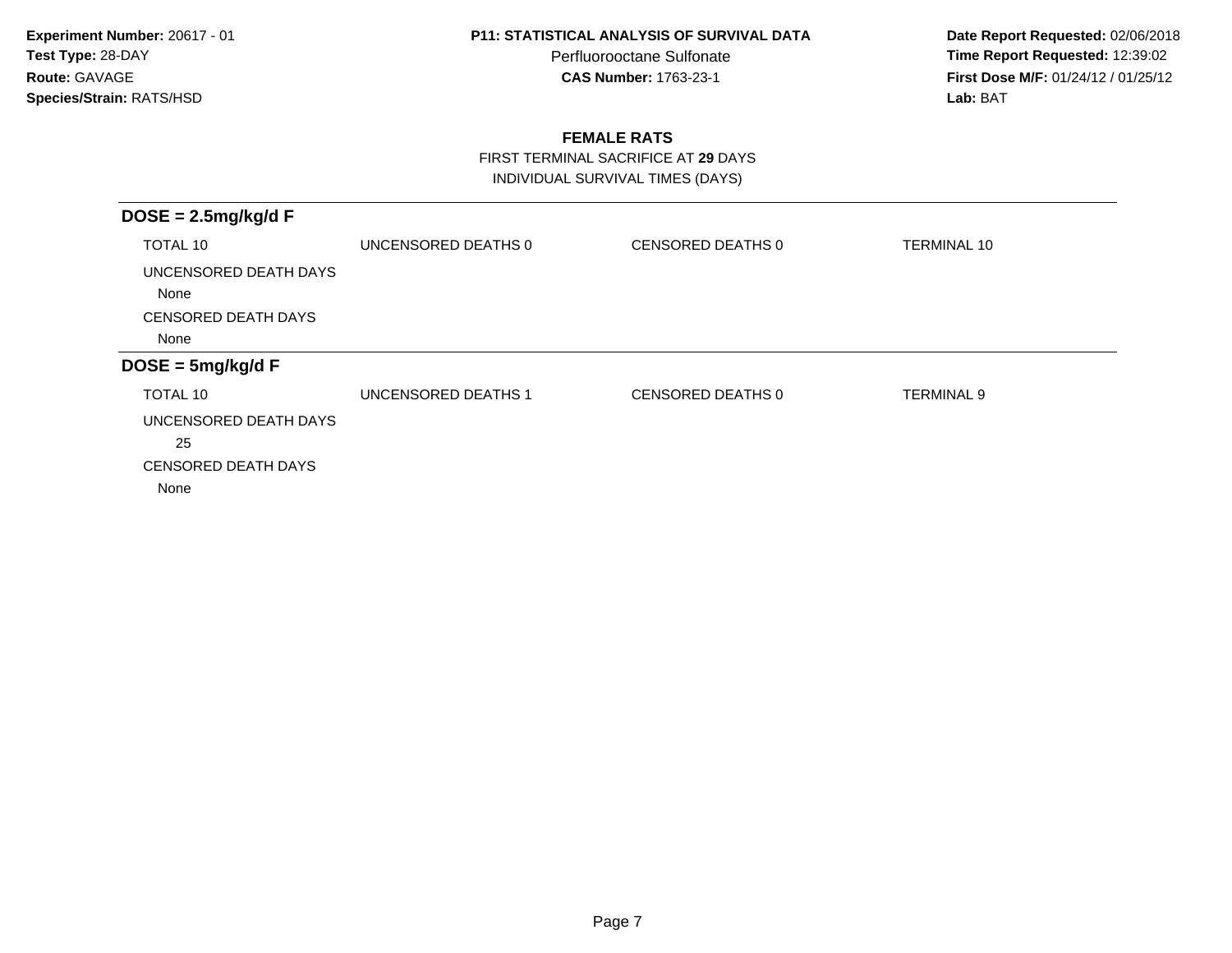**Experiment Number:** 20617 - 01**Test Type:** 28-DAY**Route:** GAVAGE**Species/Strain:** RATS/HSD

#### **P11: STATISTICAL ANALYSIS OF SURVIVAL DATA**

Perfluorooctane Sulfonate<br>CAS Number: 1763-23-1

 **Date Report Requested:** 02/06/2018 **Time Report Requested:** 12:39:02 **First Dose M/F:** 01/24/12 / 01/25/12<br>**Lab:** BAT **Lab:** BAT

### **FEMALE RATS**

FIRST TERMINAL SACRIFICE AT **29** DAYS

|                                   |       |       |       |       |       | <b>KAPLAN-MEIER SURVIVAL PROBABILITY ESTIMATES (%)</b> |       |       |       |       |  |
|-----------------------------------|-------|-------|-------|-------|-------|--------------------------------------------------------|-------|-------|-------|-------|--|
| <b>DOSE</b><br><b>TIME (DAYS)</b> |       |       |       |       |       |                                                        |       |       |       |       |  |
|                                   | 3     | 6     | 9     | 12    | 15    | 18                                                     | 21    | 24    | 27    | 29(A) |  |
| 0mg/kg/d F                        | 100.0 | 100.0 | 100.0 | 100.0 | 100.0 | 100.0                                                  | 100.0 | 100.0 | 100.0 | 100.0 |  |
| .312mg/kg/d F                     | 100.0 | 100.0 | 100.0 | 100.0 | 100.0 | 100.0                                                  | 100.0 | 100.0 | 100.0 | 100.0 |  |
| .625mg/kg/d F                     | 100.0 | 100.0 | 100.0 | 100.0 | 100.0 | 100.0                                                  | 100.0 | 100.0 | 100.0 | 100.0 |  |
| 1.25 $mg/kg/d$ F                  | 100.0 | 100.0 | 100.0 | 100.0 | 100.0 | 100.0                                                  | 100.0 | 100.0 | 100.0 | 100.0 |  |
| 2.5mg/kg/d F                      | 100.0 | 100.0 | 100.0 | 100.0 | 100.0 | 100.0                                                  | 100.0 | 100.0 | 100.0 | 100.0 |  |
| 5mg/kg/d F                        | 100.0 | 100.0 | 100.0 | 100.0 | 100.0 | 100.0                                                  | 100.0 | 100.0 | 90.0  | 90.0  |  |

<sup>(</sup>A) FIRST TERMINAL SACRIFICE<br>(B) THE FIRST ENTRY IS THE TREND TEST (TARONE, 1975) RESULT. SUBSEQUENT ENTRIES ARE THE RESULTS OF PAIRWISE TESTS (COX, 1972). NEGATIVE TRENDS ARE INDICATED BY "N".<br>(C) MEAN OF ALL UNCENSORED D